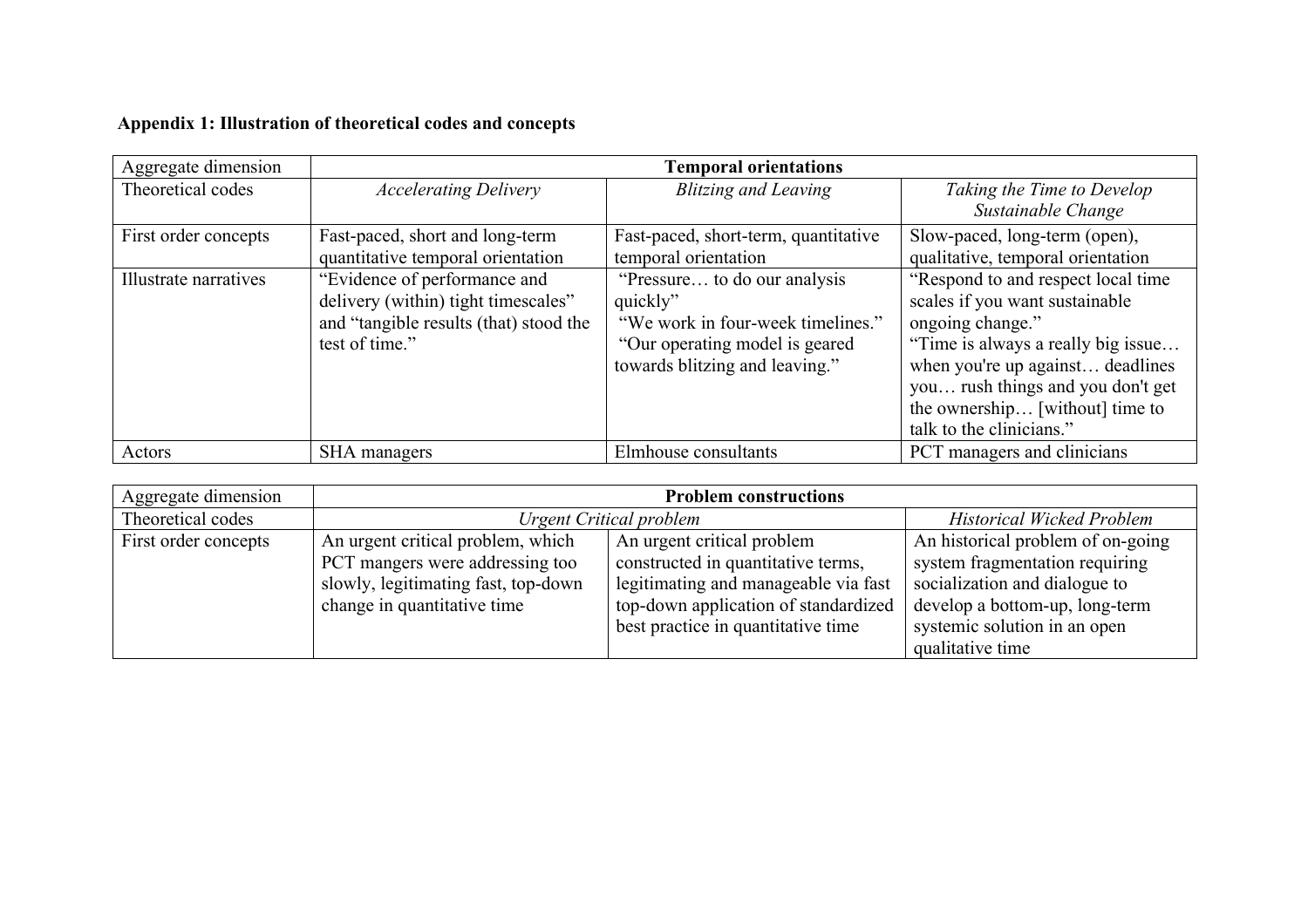| Illustrate narratives | "A major project make or break      | "Focus [on] absolute numbers"       | "Everybody in isolation trying to  |
|-----------------------|-------------------------------------|-------------------------------------|------------------------------------|
|                       | for the NHS in [the region]"        | "How do you organize your services" | meet their own individual          |
|                       | SHA managers "weren't confident"    | better so that you can absorb that  | objectives was bankrupting the     |
|                       | PCT managers were "starting to      | increase in activity?  It's about   | PCT the [local NHS] community      |
|                       | analyze the challenge quick enough" | uniformity it doesn't actually      | felt that there was an opportunity |
|                       | "The big time-lag in healthcare in  | demand any real innovation, what it | for a fresh start. So, we gathered |
|                       | moving from the analysis to the     | demands is the systematic           | together lead GPs and provider     |
|                       | delivery is the big problem."       | application of what's already known | Chief Executives to get a grip of  |
|                       |                                     | to be best practice."               | this as a system"                  |
| Actors                | SHA managers                        | Elmhouse consultants                | PCT managers and clinicians        |

| Aggregate dimension   | <b>Temporal Boundary objects</b>               |                                     |                                       |
|-----------------------|------------------------------------------------|-------------------------------------|---------------------------------------|
| Theoretical codes     | Fixed Boundary Objects Quickly Imposing Change |                                     | <b>Fixed Boundary Objects Slowing</b> |
|                       |                                                |                                     | Learning                              |
| First order concepts  | PowerPoint template's task and time            | Standardizing task and time frames  | PowerPoint template's task and time   |
|                       | frames produced a savings plan by a            | in a PowerPoint template            | frames disabled creativity and        |
|                       | deadline                                       |                                     | learning                              |
| Illustrate narratives | "[Elmhouse] are very good with                 | "We had this [PowerPoint] template  | Template is "semantically"            |
|                       | PowerPoint and creating slides                 | that everyone had to fill out that  | disabling", "rules against which      |
|                       | which then every PCT was required              | standardized what people were being | people were measured", which          |
|                       | to fill in with their detailed plan and        | asked to do and being really clear  | "couldn't be manipulated" and had to  |
|                       | those plans were submitted in July             | about what was being required to    | be "submitted in a regimented way"    |
|                       | the actual basis of the initiatives            | make sure that they can spend time  | "An onerous process just in terms of  |
|                       | were there in July The template                | on it."                             | the sort of form filling templates,   |
|                       | they [Elmhouse] did had a lot to do            |                                     | checking out all the data within      |
|                       | with that; key performance                     |                                     | prescribed timescales"                |
|                       | indicators, milestones, all that sort of       |                                     | "Elmhouse don't want creativity,      |
|                       | thing, it's all in there."                     |                                     | they want you to use their forms      |
|                       |                                                |                                     | their horrible PowerPoint slides."    |